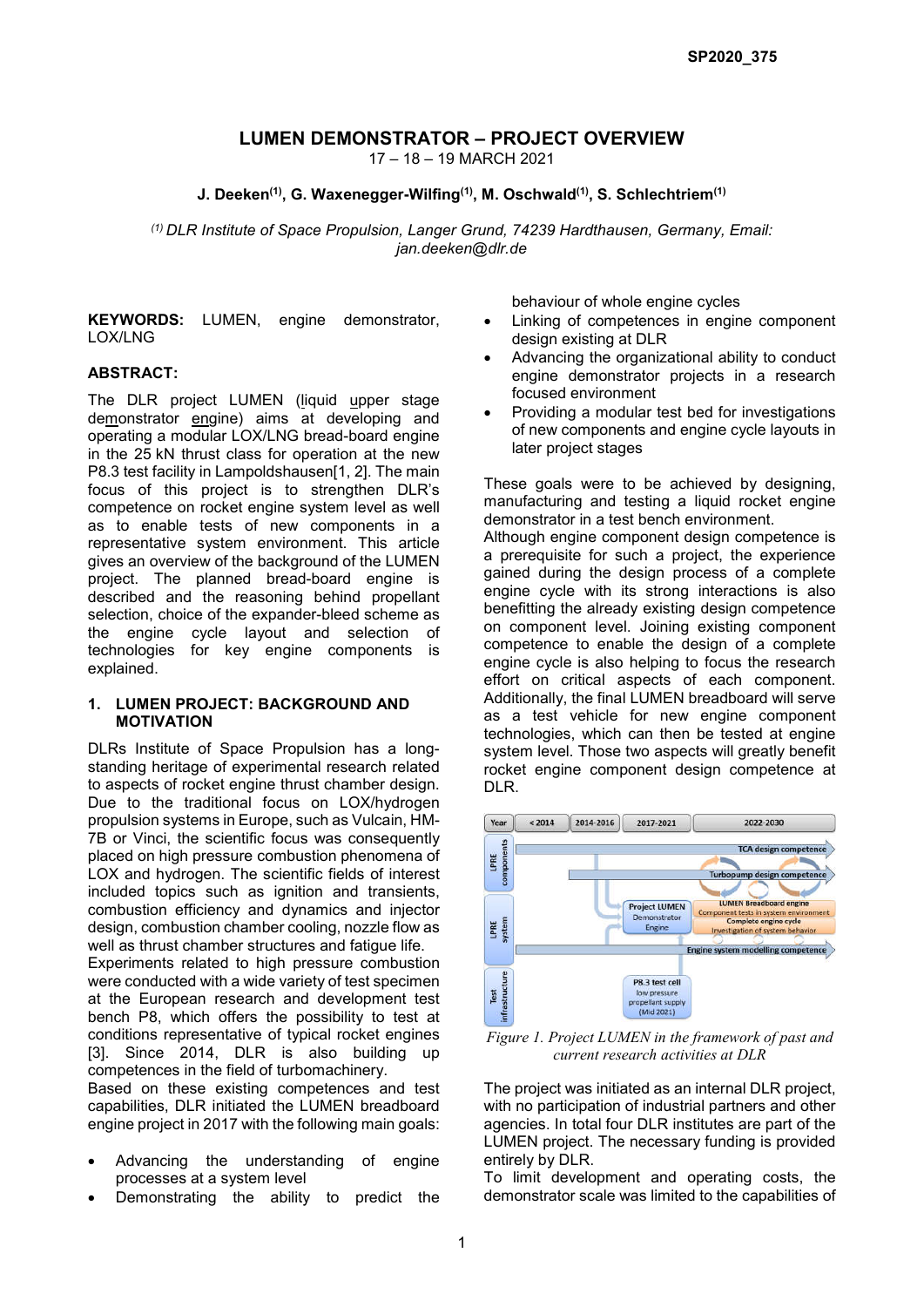the P8 test facility. Since the existing supply system of the P8 test facility with its two test cells (P8.1 and P8.2) is designed for a high-pressure propellant supply, it is not well suited for the low pressure, large pipe diameter propellant supply needed for full engine demonstrators. To accommodate the LUMEN breadboard engine as well as similar test specimen, a new test cell for a low-pressure propellant supply of engines with a maximum thrust level of 75 kN is currently under construction. It is expected to enter service by mid-2021. This new test cell is directly linked to the existing P8 facility, is using part of its fluid as well as measurement and control systems and will be operated under the designation P8.3 [1].

Similar projects are pursued at several agencies worldwide. In Europe, the French agency CNES is developing the BOREAS demonstrator together with national industry, which is also to be tested at the P8.3 test position  $[4]$ . This LOX/H<sub>2</sub> based, expander bleed cycle demonstrator in the 10 kNclass is dedicated to developing engine component technologies in a system environment. The Italian agency CIRA is pursuing the HYPROB project based on the propellant combination LOX/CH4 [5]. In Japan, the LOX/H2 based RSR engine represents a very similar approach [6]. Another Japanese Project demonstrator project is conducted by JAXA and IHI to support the development of future LOX/methane engines [7].

The LUMEN breadboard engine project is intended to provide an experimental platform open to partners from the institutional as well as the industrial domain. Its focus on a modular design with an emphasis on a high level of instrumentation offers the possibility to test thrust chamber, turbopump or other engine components in a truly representative environment. The LUMEN demonstrator will be operated as a test facility on its own, to be used in conjunction with the P8.3 test facility and open to potential partners.

# 2. LUMEN DEMONSTRATOR DEFINITION

#### 2.1.Demonstrator requirements

The design of the LUMEN breadboard engine is focusing on the demonstration of a complete engine cycle. Its envisaged operation in a research centred environment calls for a high level of modularity, easy sensor implementation and a high number of potential operating cycles. Primary requirements for the demonstrator are therefore:

- Stable operation at the design point (see paragraph 2.3)
- High representativity in terms of the thermodynamical behaviour of individual components and the entire engine cycle
- High level of modularity and accessibility
- High number of operating cycles for as many components as possible
- Low costs for manufacturing and operation

The following requirements are considered to be of secondary nature. They are to be achieved only if doing so would not jeopardize the primary requirements mentioned above:

- High specific impulse
- Demonstration of large throttling range (see paragraph 2.3)
- Full representativity in terms of the transient behaviour of individual components or the entire engine cycle

Most importantly, due to LUMEN being only a test bench breadboard engine, the following aspects are out of scope for this project:

- Compliance to flight application requirements (e.g. propellant supply pressures)
- Compliance to a maximum weight constraint
- Compliance to a maximum space constraint

### 2.2.Propellant and thrust level selection

The propellant combination choice for the LUMEN demonstrator was based on a trade-off analysis considering aspects such as existing technological heritage and test capabilities at DLR, current developments regarding future European engines as well as financial and technical risks associated with different possible engine cycle variants. This trade-off analysis showed that the most promising propellant combination for the LUMEN demonstrator is LOX/methane.

Historically, research at the Institute of Space Propulsion was directed towards a better understanding of thrust chamber processes in LOX/LH2 fuelled applications like the European engines Vulcain, Vinci and HM7-B. A vast body of experimental data regarding all aspects of LOX/LH2 combustion and thrust chamber operation was accumulated over more than 20 years of continuous research at test facilities like the P8 test bench. Since the early 2000s, LOX/methane was investigated in detail as well. Still, certain critical aspects of LOX/methane thrust chamber design remain challenging, e.g. control of LOX/methane ignition and flame holding processes and operation of cooling channels with methane at sub- and transcritical conditions. In terms of availability, both propellant combinations are regularly employed at DLRs sub-scale research test benches. The possibility to test with  $LH_2$  or LNG is also foreseen at the future P8.3 test facility.

Since 2015 the European space industry is developing a new 100-ton class LOX/LNG precursor engine for main and upper stage applications: Prometheus [8]. To support this development effort, DLR is intensifying its scientific work on LOX/LNG related topics. This includes the development and maturation of technologies specifically for LOX/LNG engine applications. With the LUMEN demonstrator being the integration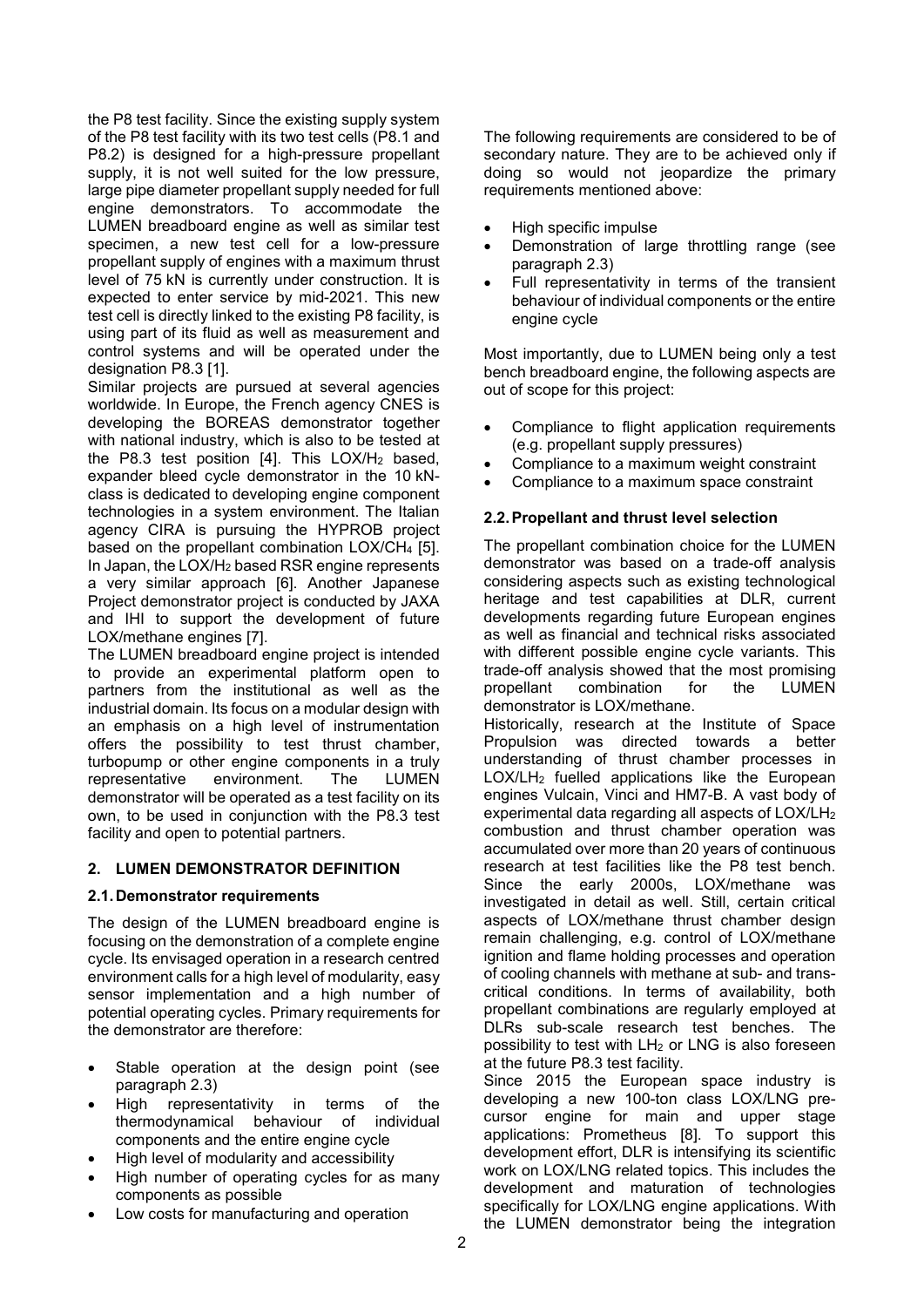platform for these new technologies matured at DLR, LOX/LNG is the natural choice for the propellant combination of this demonstrator to support the planned shift towards LOX/LNG.

A critical part of the trade-off between LOX/LH2 and LOX/LNG are the financial and technical risks involved in such an engine demonstrator project. Technical risks were assessed for each major building block: thrust chamber assembly, turbopumps and supporting fluid control components like valves. Major aspects of thrust chamber operation with  $LOX/LH<sub>2</sub>$  are quite well understood. These include the injection and ignition processes, chamber wall heat transfer and regenerative cooling with LH2. The technological risks were considered comparably low in this case. Operation of a similar sized combustor with LOX/LNG introduces some additional technical challenges:

Ignition

LOX/LNG exhibits a smaller ROF range for reliable ignition than  $LOX/LH<sub>2</sub>$  [9]. The ignition transient therefore needs to be controlled more carefully.

Combustion

Compared to LOX/LH2, a LOX/LNG reaction is by far slower to reach an equilibrium state. The reduced flame speed leads to less stable reaction zones, which are more susceptible to extinction by shear. This has to be considered for the design of injector elements. The same phenomenon is probably also responsible for the increased tendency towards combustion instability observed for LOX/LNG applications.

**Cooling** 

The fluid properties of the coolant in the cooling channels approach the critical point of methane/LNG and even cross the Widom-line in many cases. This leads to heat flux deterioration effects, which need to be considered for a suitable cooling channel design [10] [11]. This aspect is even more important considering the choice of the thermodynamic engine cycle for the demonstrator (expander-bleed, see paragraph 2.4). As a possible solution to this problem, Machine Learning (ML) methods offer the possibility to integrate more accurate CFDcalculation in system studies in the early design phase [12].

Modelling

The chemical composition of LNG requires the use of complex reaction schemes for the numerical treatment of combustion chamber processes. Detailed numerical investigations of combustion processes involving LOX/LNG are extremely costly in terms of computational power.

On the other hand, the use of LOX/LNG significantly reduces development risks for turbopumps. The propellant density directly affects the rotational speed and the necessary number of impeller stages of a pump. Therefore, the low density of  $LH<sub>2</sub>$  leads to increased requirements for a turbopump compared to the LNG case. Typical rotational speeds range from 36 000 rpm (Vulcain) to 90 000 rpm (Vinci). The density of LNG differs only by a factor of 2 from that of LOX, allowing for pumps with similar rotational speeds. An LNG battleship turbopump was considered to be associated with far less technical challenges than a comparable LH2 unit.



The resulting risk assessment based on these technological aspects is graphically illustrated in Figure 2. Considering this preliminary risk assessment as well as other aspects such as existing technological heritage at DLR and current developments in Europe like Prometheus, LOX/LNG was chosen as the propellant combination for the LUMEN demonstrator.

The demonstrator scaling in terms of thrust level was the result of a similar trade-off considering aspects such as:

- Available test facilities and their mass flow and thrust restrictions
- Possible test duration with given test bench tank volumes
- Use of existing heritage for certain scales
- Manufacturing costs
- Possible technological risks resulting from too large or too small individual components

The demonstrator design has to be compliant to the mass flow and thrust range of the P8.3 test facility. This test facility offers the possibility to operate LOX/LH2 or LOX/LNG engines with thrusts up to 75 kN. The resulting propellant consumption at 75 kN thrust level on the other hand leads to shorter test durations with less operating conditions to be investigated per test day. A smaller scale is therefore more economic from a scientific point of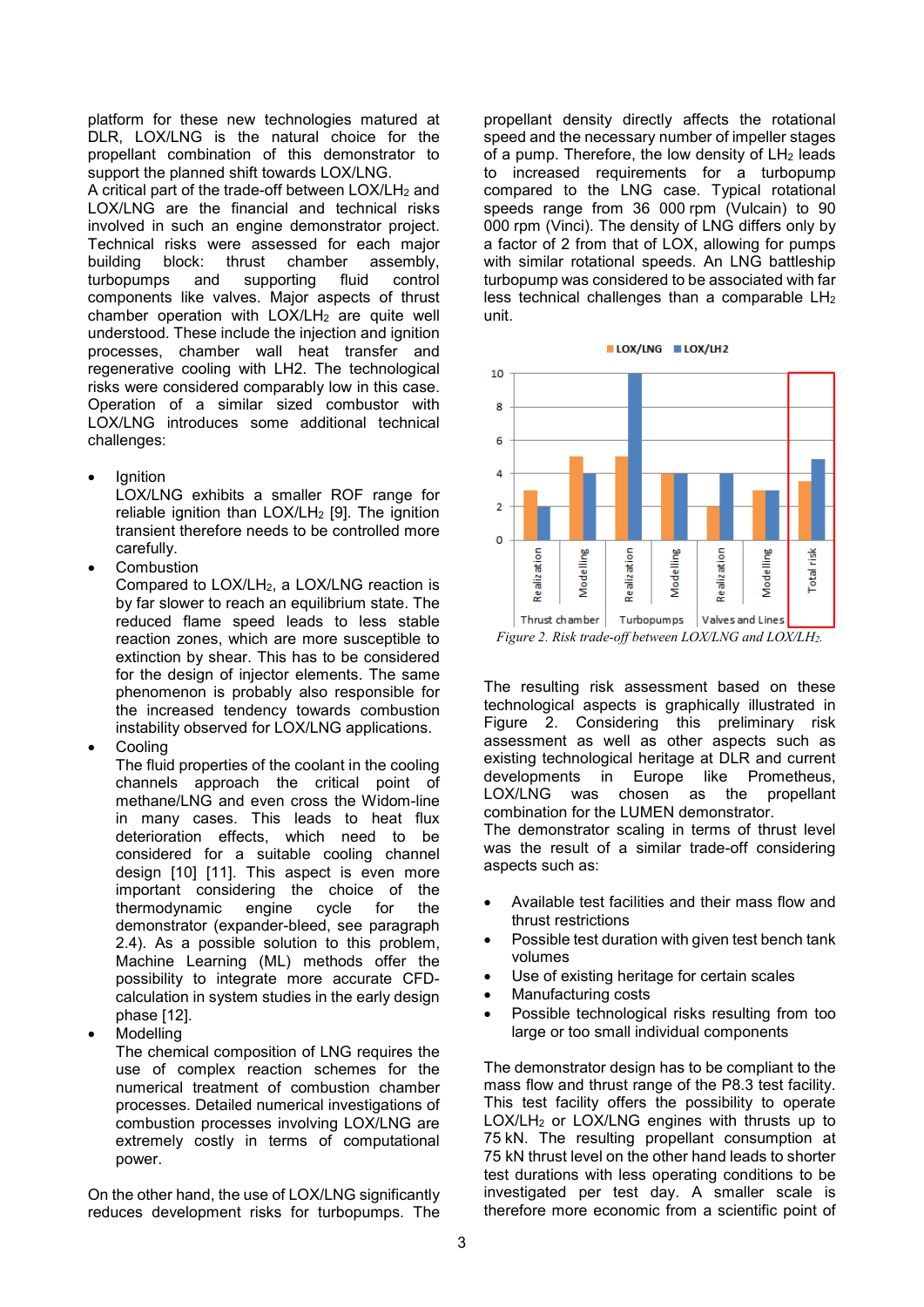view. Consequently, a thrust level of about 25 kN was considered optimum for the intended purpose of the LUMEN demonstrator. To be representative for typical upper stage engines, a combustion chamber pressure of 60 bar at the nominal thrust level was selected.

# 2.3.Operational domain

One of the design goals of the LUMEN engine is the demonstration of a large throttling range. For the chosen propellant combination of LOX/LNG, the LUMEN nominal load point is set to a combustion chamber pressure of  $p_{CC} = 60$  bar and a mixture ratio of ROF = 3.4. The planned operational domain is summarized in Table 1. These pressures result in a throttling range of about 58% to 133% of nominal thrust.

*Table 1. Operational domain of the LUMEN combustion chamber*

|                               | Nom | Max. | Min |
|-------------------------------|-----|------|-----|
| Chamber pressure / bar        |     |      |     |
| Chamber fuel mixture<br>ratio | 3 A | 3 O  | 3 R |

# 2.4.Engine architecture

The engine cycle selection for the LUMEN demonstrator was driven by following considerations:

- Similarity to typical upper stage engine cycles
- Reduction of technical risks
- Reduction of costs
- Specific impulse as only a secondary requirement

Four typical engine cycle configurations used in flight engines were under consideration: two closed scheme cycles, with and without pre-burner (staged combustion and expander cycle) and two open scheme cycles, again with and without pre-burner (gas generator and expander bleed cycle).

The requirement of close similarity to a typical upper stage application rules out the use of a complex and heavy staged combustion cycle scheme. The remaining closed scheme cycle, the full expander cycle, was ruled out since open scheme cycles offer more possibilities for tuning of the operational points of the cycle due the bleed mass flow used to drive the turbines. This decision was made to reduce the technical risks for the realization of the demonstrator engine.

The final trade-off between the open cycle schemes (gas generator and expander bleed) was performed on the basis of general risk reduction and cost reduction in terms of development costs. In the case of a gas generator cycle, an additional combustion device needs to be developed. This adds the

technological challenge of operating a LOX/LNG combustion device at very low mixture ratios, an operational regime which is prone to flame extinction events and occurrence of combustion instability. Therefore, the option gas generator was discarded in favour of a less complex expander bleed cycle.

After selection of the expander bleed scheme as the general cycle layout, some design choices remain. Again, these design options were chosen with the requirement of risk and cost reduction in mind.

Turbopump design and arrangement

For the chosen propellant combination of LOX/LNG, a typical design choice for a flight application would be the use of a single-shaft turbopump with LOX and LNG pump on a common shaft driven by a single turbine. This arrangement minimizes size and weight of the turbopump unit while at the same time calls for design compromise between both pumps since they need to run at a common rotational speed. For the LUMEN demonstrator two separate turbopump units are foreseen, which can be optimized individually. At the same time, this approach increases the flexibility of operation of the LUMEN demonstrator.

The arrangement of the two turbopump units was chosen to be parallel. This arrangement allows for the development of very similar turbines with identical, but rather high pressure ratios (reduction of development costs) and it allows for a simple control of available power for each turbopump.

- Chamber or nozzle expander bleed A nozzle expander bleed (NEB) layout was chosen to allow for a maximum heat pickup for the cycle [13].
- Fuel injection temperature

To provide a fixed and controlled propellant inlet temperature at the injector, a fuel mixing system will be employed, which remixes part of the heated fuel from the cooling channel with the main cold fuel mass flow. The same principle is applied in Japanese expander bleed engines like LE-5B.

Control

In contrast to flight-like engines, the LUMEN demonstrator as a research platform is supposed to offer a maximum amount of possibilities for regulation. To allow for changes in the cycle behaviour during testing, regulation valves are used at multiple positions instead of orifice solutions. The large number of control valves calls for new approaches for the control strategy of the system. New data-based control schemes offer interesting possibilities here [14].

Figure 3 shows a schematic representation of the LUMEN engine cycle, which incorporates the general design features mentioned above. The LUMEN breadboard demonstrator is following an expander bleed engine cycle scheme. The combustion chamber is cooled with LNG in a counter-flow arrangement. The heated cooling fluid is partially remixed into the main fuel mass flow to actively control the fuel injection temperature. The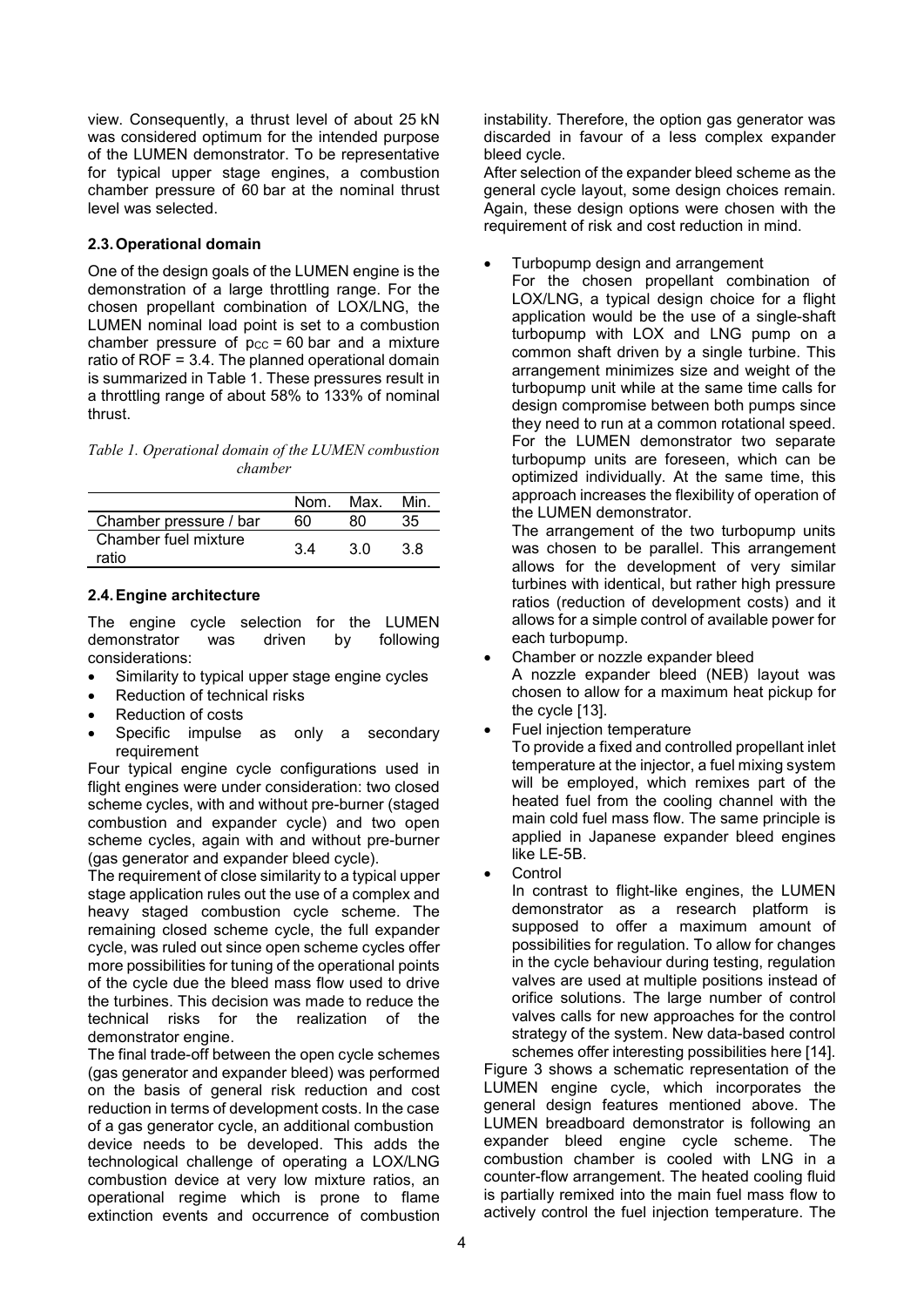remaining cooling mass flow is further heated within the nozzle extension (co-flow arrangement) and then divided between the LOX and LNG turbines. The demonstrator architecture also includes a number of purge valves for pre-conditioning of the system using  $LN<sub>2</sub>$ , which are not shown in Figure 3 for simplicity. An external  $GN_2$  supply will also be used as a turbine starter system to accelerate the engine start-up transient.



*Figure 3. Schematic representation of the LUMEN demonstrator architecture.*

The cycle features two bypass valves. The turbine bypass is designed as a fast-acting security valve, which allows for a rapid reduction of turbine power in case of an emergency shut down. The second bypass is designed as a regulatory valve, which allows controlling the amount of LNG mass flow to be further heated within the nozzle extension. This measure is needed if the fuel mass flow for combustion chamber cooling is larger than the combined mass flow needed for remixing and operation of the turbines. In this case, the bleed mass flow can be adjusted to the need of the turbine and the heat addition in the nozzle extension is resulting in the maximum temperature increase of the bleed mass flow. From a performance point of view, this bypass should be zero. However, the large surface area to volume ratio of the chamber and the cooling properties of methane in some operating points necessitate a larger cooling fluid mass flow than the combined need of combustion chamber fuel mass flow and turbine bleed mass flow.

The large number of fluid control elements allows for several options for the operation of the cycle. One option for example is the independent control of combustion chamber and cooling channel pressure. This option allows for super-critical conditions within the cooling channels while

operating the combustion chamber at sub-critical conditions.

To allow for a maximum degree of accessibility for instrumentation, the LUMEN demonstrator is designed with a lot of space between components. Figure 4 shows the current layout of the LUMEN demonstrator engine as it will be tested at the P8.3 test facility.



*Figure 4. LUMEN demonstrator engine layout*

# 3. ENGINE COMPONENT DESIGN

The requirements for the design of the LUMEN breadboard components were derived from the high-level requirements for the demonstrator and first iterations of cycle analysis for the entire cycle.

# 3.1.Thrust chamber assembly

A number of key requirements for the design of the thrust chamber components at nominal operating conditions are listed in the following:

- General thrust chamber propellant inlet conditions
	- LOX:  $\dot{m}$  = 5:946 kg/s, T<sub>inj</sub> = 98 K
	- LNG:  $\dot{m}$  = 1:749 kg/s, T<sub>Inj</sub> = 215 K
- Igniter
	- Integration in combustion chamber liner or separate igniter ring
	- No active cooling of igniter ring
	- No pyrotechnical or hypergolic igniter
	- Possibility of 4 re-ignitions
- Injector
	- Operation with gaseous or super-critical fuel inlet conditions
	- Combustion efficiency  $\eta_{c*} = 95 \%$  at nominal operating conditions
	- Stable combustion with a maximum combustion roughness of  $p' = 2:5$  % at nominal operating conditions
- Combustion chamber
	- Cylindrical chamber diameter  $d_{CC}$  = 80 mm
	- Contraction ratio  $\varepsilon_c = 2.3$
	- Regenerative counter-flowing cooling circuit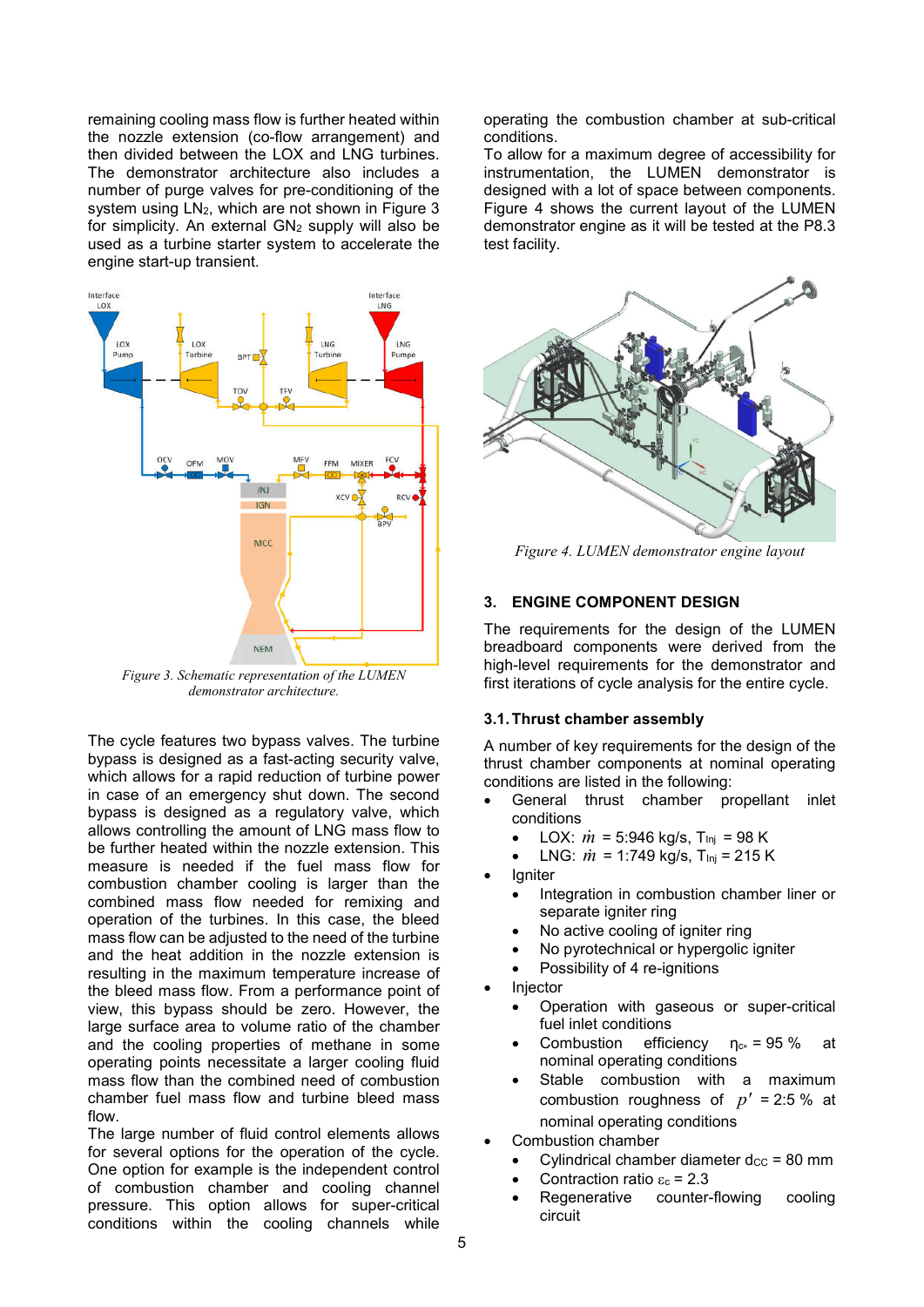- Maximum wall temperature  $T_{wall} = 900 K$
- Cooling fluid temperature increase of ∆T > 300 K
- Cooling fluid pressure drop of ∆p < 20 bar
- Nozzle extension
	- No flow separation at nominal operating conditions (60 bar)
	- Regenerative co-flowing cooling circuit
	- Maximum wall temperature  $T_{wall}$  = 1000 K
	- Cooling fluid temperature increase of ∆T > 50 K
	- Cooling fluid pressure drop of ∆p < 5 bar

Due to the existing heritage at DLR a classical shear-coaxial injector was chosen and tested for LOX/LNG [15] [16].

To allow for the requested number of re-ignitions during a single test run, a laser plasma igniter was selected as the baseline solution for the ignition system. DLR has acquired an extensive data base regarding the ignition of shear-coaxial type injectors with LOX/H2 and LOX/CH4. The associated technological risk is therefore considered to be low. Nevertheless, a high-pressure LOX/H2 torch igniter is foreseen as a backup solution. The details of the igniter layout are given by [17].

The combustion chamber features an inner CuCrZr liner with axially milled cooling channel. The cooling channels are closed by copper electro-plating and an outer nickel shell. The main challenge for the combustion chamber design is resulting from the cooling properties of methane. The maximum allowable hot gas side wall temperature has to be guaranteed considering the heat flux deterioration effect of methane close to the Widom line [10] [11]. Crossing of the Widom line does occur at different positions in the cooling channel for different operating conditions. The cooling channel flow field was evaluated by CFD for the nominal and throttled operating conditions to guarantee sufficient heat pickup for the operation of the turbines as well as combustion chamber wall temperatures not exceeding the given temperature limit [18]. The following nozzle extension will be manufactured by ALM from Inconel718 powder. Cooling of this component will be provided by conventional cooling channels.

# 3.2.Turbopump

The turbopump units are expected to provide the needed pressure head and volumetric flow rate for each propellant at nominal and throttled operating conditions. Few additional functional or design requirements were imposed on the turbopump components to exclude as few design choices as possible. The required pressure rises are given for the nominal conditions in the following:

- LOX turbopump (TPO)
	- Compatibility with LOX inlet temperature of  $T = 91 K$
- Pressure rise of ∆p ≈ 85 bar at nominal operating conditions
- LNG turbopump (TPF)
	- Compatibility with LNG inlet temperature of  $T = 114 K$
	- Pressure rise of ∆p ≈ 100 bar at nominal operating Conditions

The resulting design of the turbopump units is focused on reduction of technological risks. Both turbopumps are designed as modular devices based on a common central bearing block with pump and turbine section mounted on the overarching shaft. The central bearing block contains four bearings in two pairs. Lubrication is provided by oil, therefore enabling long service life even with COTS bearings. The LOX and LNG pump are designed as inducer-less, single stage impellers. The inducer components were omitted for this first turbopump design to eliminate the risk of contact between inducer and wall. This design option is available since the risk of cavitation can be eliminated by raising the P8.3 interface pressure to more than 7 bar.

The turbines are designed as partially loaded, single stage impulse turbines. Partial admission is provided by a discrete number of round stator nozzles.

Detailed information regarding the development and testing of the LUMEN turbopumps is given in [19] [20] [21] [22].



# 4. PROJECT TIMELINE AND DEVELOPMENT **STATUS**

The project LUMEN was started in 2017 and is planned to finish with a successful hot run of the integrated demonstrator by the end of 2021. The general project outline and major activities are shown in Figure 5. Similar to other projects, the progress of LUMEN was heavily influenced by the corona pandemic. The pandemic and the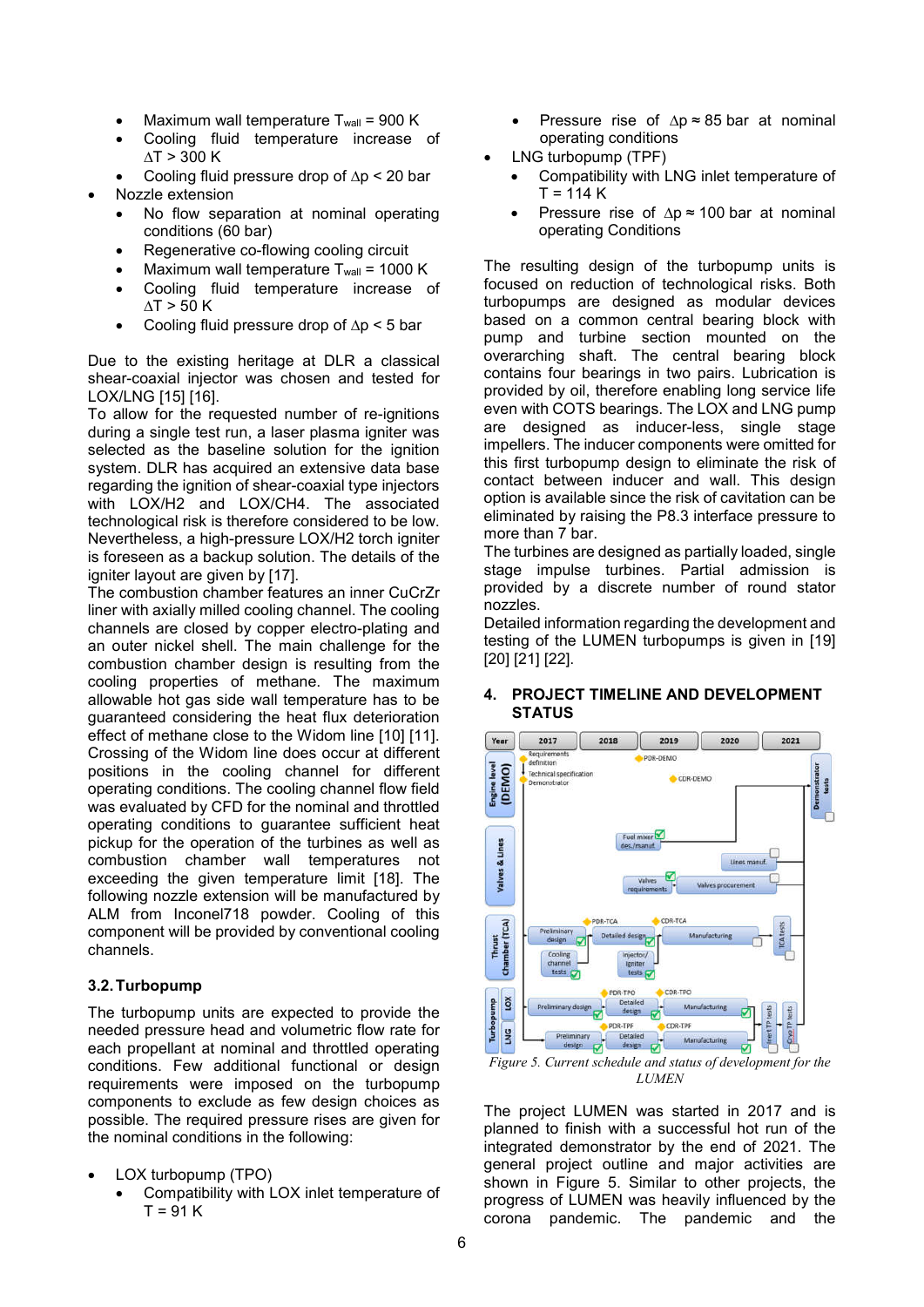subsequent lock-down had a major influence on the available test slots as well as on manufacturing and procurement processes. Consequently, the project schedule needed to be adapted to account for these delays.

First project milestones were the requirement definition for the entire demonstrator and the technical specification on engine level in early 2017. Based on these high-level requirements the functional specifications of the subcomponents were derived and the preliminary design phase was started. Thrust chamber and turbomachinery reached PDR status in 2018. LUMEN successfully passed the PDR on engine level in the beginning of 2019.

Current activities focus on final assembly of both turbopump units as well as the preparation of the concluding test campaigns.

# 5. OUTLOOK

Upcoming activities within the LUMEN project include:

- Thrust chamber hot fire tests The integrated LUMEN thrust chamber will be tested on the P8.2 test bench by mid-2021. The tested specimen will be the same as the one that will be used for the integrated engine tests by the end of 2021. The main goals of this test campaign are the demonstration of a) stable combustion at all load points specified, b) the expected combustion efficiency and c) the predicted heat flux to the cooling fluid. The test data will be used to further anchor the system analysis tools in preparation for the integrated demonstrator tests.
- Turbopump testing Following final integration of both turbopump units, tests with simulation media are planned to verify the performance predictions. Again, this test data is highly valuable for the demonstrator test sequence development.
- LUMEN demonstrator test campaign preparation The data gathered by testing of both thrust chamber and turbopumps as well as other fluid control elements like valves will serve as a basis for the prediction of the operational behaviour of the integrated engine cycle. Considering the transient behaviour of those core components, the critical transients (chill-down, start-up and shutdown) will be developed numerically using the EcosimPro/ESPSS environment.

# 6. REFERENCES

[1] D. Hoffmann, K. Fröhlke and G. Brümmer, "Low Pressure Test Cell P8.3 for Test Facility P8 at DLR Lampoldshausen," in

# *2nd Ground-Based Space Facilities Symposium*, Toulouse, France, 2017.

- [2] D. Hoffmann, D. Suslov, J. Hardi, J. Deeken, G. Brümmer, A. Frank, M. Oschwald and S. Schlechtriem, "European Research and Technology Test Facility P8.3 for full Cycle Investigations of Subscale Rocket Engines," in *1st Aerospace Europe Conference AEC2020*, Bordeaux, France, 2020.
- [3] W. Koschel and O. Haidn, "P8 The new French/German Test Facility for H2/O2 High Pressure Rocket Engine Combustion Research," *International Journal of Hydrogen Energy,* no. 23, p. 683–694, 1998.
- [4] T. Jues, S. Palerm, J.-L. Barthoulot and J.-N. Chopinet, "Demonstrators for future liquid propulsion engines," in *Space Propulsion 2014*, Cologne, Germany, 2014.
- [5] F. Battista, M. Ferraiuolo, P. Natale, D. Cardillo, A. French, D. Ricci and V. Salvatore, "Single-injector LOX/GCH4 combustion chambers manufacturing and experimental characterization in the," in *Space Propulsion 2014*, Cologne, Germany, 2014.
- [6] M. Sato, T. Hashimoto, S. Takada, T. Kimura, T. Onodera, Y. Naruo, T. Yagishita, K. Niu, T. Kaneko and K. Obase, "Development of Main Propulsion System for Reusable Sounding Rocket: Design Considerations and Technology Demonstration," *Trans. Jpn. Soc. Aeronaut. Space Sci,* no. 12, pp. tm1-tm6, 2014.
- [7] T. Kato, D. Terakado, H. Nanri, T. Morito, I. Masuda, H. Asakawa, H. Sakaguchi, Y. Ishikawa, T. Inoue, S. Ishihara and M. Sasaki, "Subscale Firing Test for Regenerative Cooling LOX/Methane Rocket," in *7th European Conference for*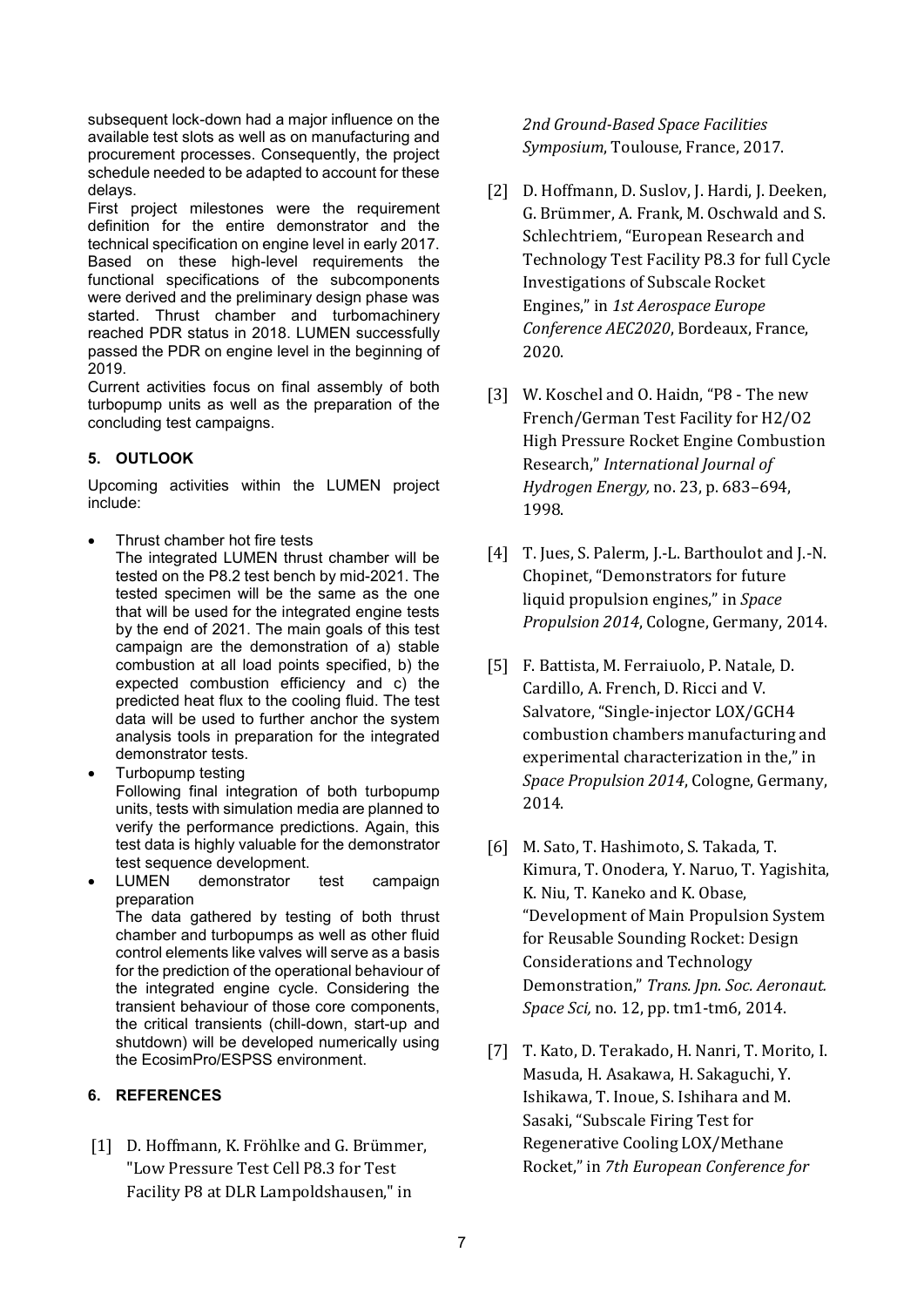*Aeronautics and Space Sciences*, Milan, Italy, 2017.

- [8] A. Ianetti, N. Girard, D. Tchou-kien, C. Bonhomme, N. Ravier and E. Edeline, "Prometheus, a LOX/LCH4 Reusable Rocket Engine," in *7th European Conference for Aeronautics and Space Sciences (EUCASS)*, Milan, Italy, 2017.
- [9] M. Börner, C. Manfletti, J. Hardi, D. Suslov, G. Kroupa and M. Oschwald, "Laser ignition of a multi-injector LOX/methane combustor," *CEAS Space Journal,* 2018.
- [10] M. Pizzarelli, "The status of the research on the heat transfer deteriotion in supercritical fluids: A review," *International Communications,* no. 95, p. 132–138, 2018.
- [11] A. Urbano and F. Nasuti, "Parametric Analysis of Heat Transfer to," *Journal of Thermophysics and Heat,* no. 26, p. 450– 463, 2012.
- [12] G. Waxenegger-Wilfing, K. Dresia, J. Deeken and M. Oschwald, "Heat Transfer Prediction for Methane in Regenerative Cooling Channels with Neural Networks," *Journal of Thermophysics and Heat Transfer,* vol. 34, no. 2, p. 347–357, 2020.
- [13] N. Negoro, A. Ogawara, T. Onga, H. Manako, A. Kurosu, N. Yamanishi, K. Miyazaki, S. Hori, K. Okita and A. Kumakawa, "Next Booster Engine LE-X in Japan," in *AIAA Paper 2007-5490*, 2007.
- [14] K. Dresia, G. Waxenegger-Wilfing, R. H. Dos Santos Hahn, J. Deeken and M. Oschwald, "Nonlinear Control of an Expander-Bleed Rocket Engine using Reinforcement Learning," in *Space Propulsion 2020+1*, Virtual Event, 2021.
- [15] J. Hardi, J. Martin, M. Son, W. Armbruster, J. Deeken, D. Suslov and M. Oschwald, "LUMEN Thrust Chamber – Injector

Performance and Stability," in *Space Propulsion 2020+1*, Virtual Event, 2021.

- [16] M. Börner, J. Martin, J. Hardi, D. Suslov, J. Deeken and M. Oschwald, "LUMEN Thrust Chamber - Flame Anchoring for Shear Coaxial Injectors," in *Space Propulsion 2020+1*, Virtual Event, 2021.
- [17] M. Börner, J. Deeken, J. Hardi, D. Suslov and M. Oschwald, "LUMEN Thrust Chamber – Ignition characteristics and Thrust Chamber," in *32nd International Symposium on Space Technology and*, Aochi, Japan, 2019.
- [18] J. Haemisch, D. Suslov and M. Oschwald, "LUMEN Thrust Chamber - Design and Cooling Channel Performance Prediction," in *Space Propulsion 2020+1*, Virtual Event, 2021.
- [19] R. Hahn, J. Deeken, T. Traudt, M. Oschwald, S. Schlechtriem and H. Negishi, "LUMEN Turbopump – Preliminary Design of Supersonic Turbine," in *32nd International Symposium on Space Technology*, Aochi, Japan, 2019.
- [20] H. Negishi, T. Traudt and R. Hahn, "LUMEN Turbopump – Preliminary CFD Analysis of a Supersonic Turbine with Axisymmetric Nozzles," in *32nd International Symposium on Space Technology and Science*, Aochi, Japan, 2019.
- [21] T. Traudt, R. Hahn, F. Lindemann, S. Woidich, B. Wagner, D. Maier, C. Mader, G. Waxenegger-Wilfing, J. Deeken, M. Oschwald and S. Schlechtriem, "LUMEN Turbopump – Design and Manufacturing of the LUMEN LOX and LNG Turbopump components," in *32nd International Symposium on Space Technology and Science*, Aochi, Japan, 2019.
- [22] T. Traudt, R. H. Dos Santos Hahn, D. Maier, A. M. Saraf, C. Groll, Y. Miene, M. Oschwald and S. Schlechtriem, "LUMEN Turbopump